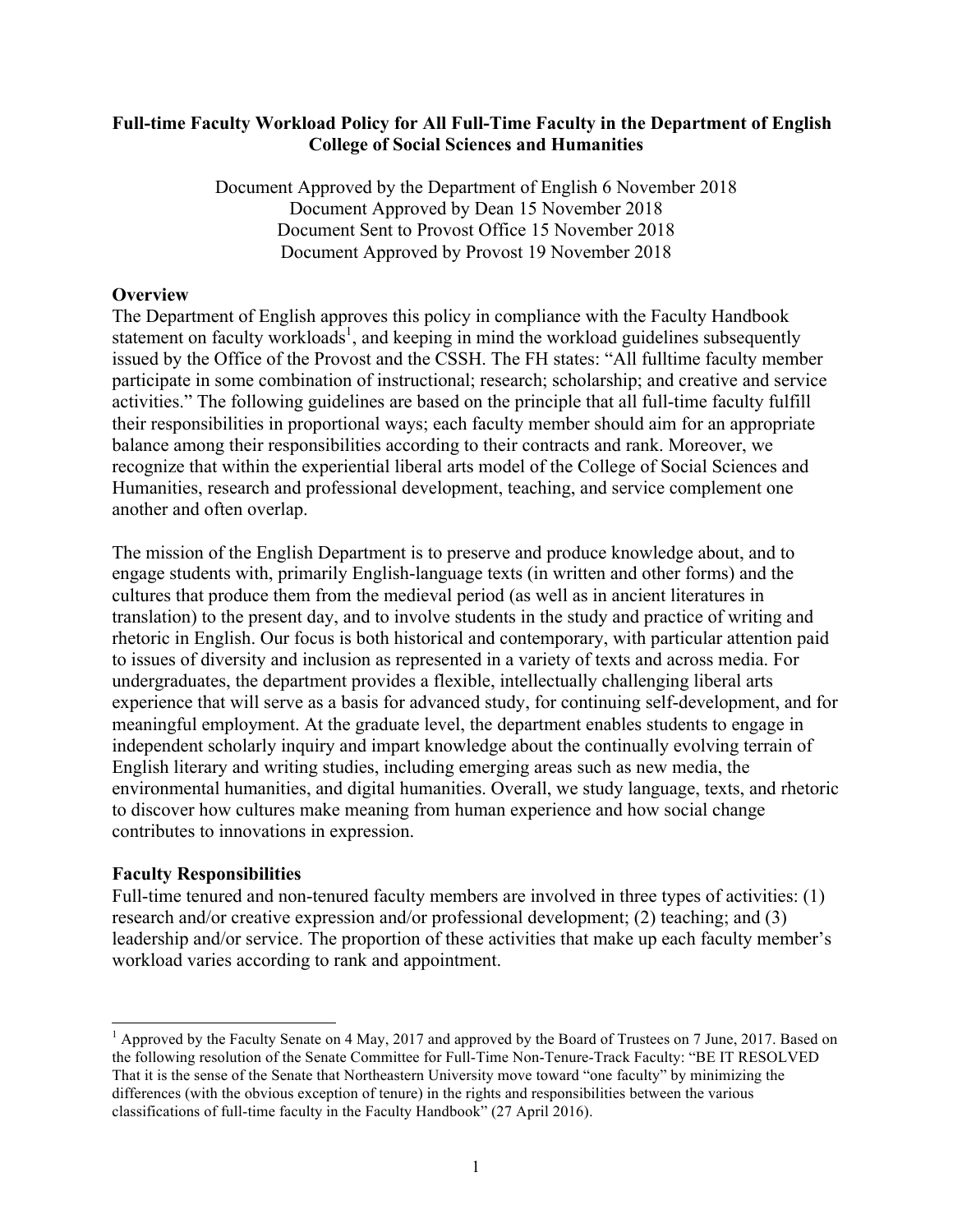*Research or creative expression* entails engaging in an ongoing program of peer-reviewed or public-facing scholarship, often across media, and disseminating scholarly work. Examples may include, but are not limited to: publications (e.g., scholarly or creative books, edited or co-edited books, digital projects, textbooks, anthologies, articles, chapters in books or edited volumes, short stories, plays, essays, instructor's manuals, poems, translations); presentations (e.g., conference papers, respondent roles at conferences, keynote addresses, invited lectures, poetry/drama/fiction readings). Additional examples include research reports, awards or other recognition, and grants. For teaching professors, *professional development activities* include scholarly and creative publications, attendance and presentations at conferences and lectures, and participation in programs, fellowships, and workshops within the program, department, university, and discipline.

For all ranks, *teaching* entails the leading of courses. The assigned teaching load for tenure-track and tenured faculty is four courses per year on a nine-month contract. The assigned teaching load for teaching professors is six courses per year on a nine-month contract. In addition, tenured and tenure-track faculty engage in a number of related activities, when applicable, such as mentoring and advising undergraduates and supervising directed studies and honors theses; mentoring and advising graduate students, as well as serving on M.A. and Ph.D. committees; and, when possible, meaningfully engaging students in scholarship.

Assigned teaching loads may be modified under various conditions:

- While the assigned teaching load for tenure-track and tenured faculty is four courses per year on a nine-month contract, some faculty members teach three (or two) courses, either by contract, because of an administrative release, or through a grant buy-out.
- Typical modifications in workload across ranks include those granted for parental teaching relief, family- and medical-related leaves, and for the reasons listed above. Additional considerations for teaching assignments, as addressed by college policy and/or consultation with the chair and dean, may include class size and type; mode of instruction; course development responsibilities; co-curricular leadership; interdisciplinary training; supervision of capstone projects, honors theses, and directed studies; and Ph.D. and M.A. theses and dissertations advised to completion.

*Service* within the university includes committee work, advising student organizations, and involvement in roles that contribute to the department, college, and university including teaching and training workshops. Service to the profession includes, but is not limited to, serving as a reviewer or an editor; serving as an elected officer within professional organizations; and working with community partners in such areas as service learning and cooperative education. Service outside the university entails community service related to the mission of the department. Faculty are expected to promote the discovery and dissemination of knowledge in their fields through activities such as participation in professional organizations, seminars, and colloquia relevant to the individual's academic interests and teaching mission.

The Department of English recognizes administrative *leadership* as an important component of service at the department, college, and university level. *Leadership* activities generally denote directing a major program crucial to the department's mission: these administrative positions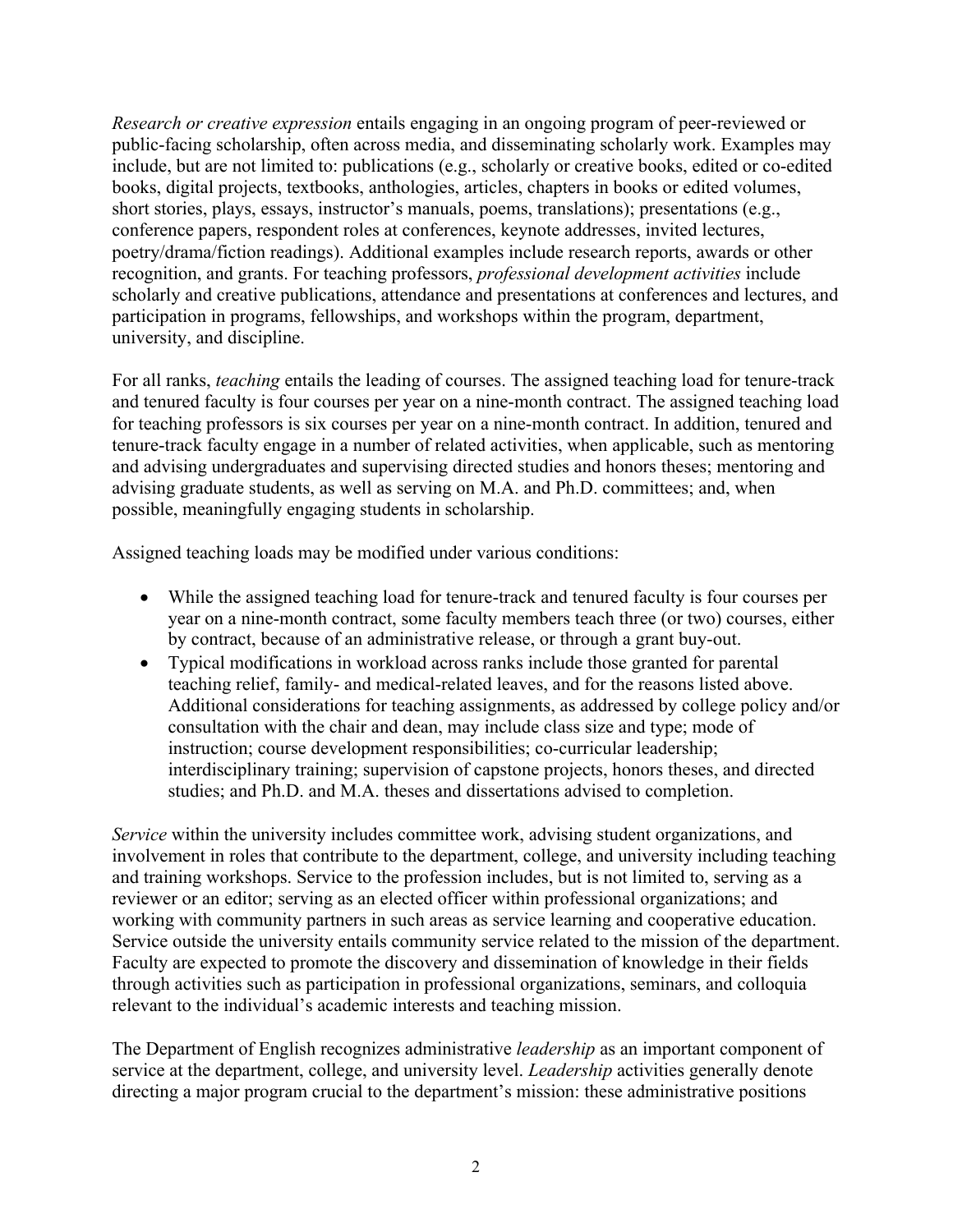currently include Director of Graduate Studies, Director of Undergraduate Studies, Director of the English Writing Minor, Director of the Writing Program, Director of First-Year Writing, Director of Advanced Writing in the Disciplines, and Director of the Writing Center. Other sorts of administrative leadership positions in the department, college, or university (for example, Director or Co-Director of the Humanities Center, whether designated temporarily as a result of exigent initiatives, appointed, or made permanent through new curricular commitments) are negotiated with the chair and dean on an *ad hoc* basis.

In addition to specific service responsibilities on committees and the like, full-time T/TT faculty and Professors of the Practice are expected to attend and actively participate in monthly Department faculty meetings (note: if a faculty meeting conflicts with teaching obligations, an exception can be granted following written notification to the Department Chair). Tenured faculty are expected to attend and participate in Department Tenure & Promotion Committee review meetings when called; and, tenured Full Professors are expected to attend and participate in Full Professor Committee review meetings when called. Faculty members are also expected to participate when called in various self-studies and reviews of the Department that are initiated at the Department, College, or University level. NTT Teaching Professors in the Writing Program are expected to attend and participate in the three annual program-wide meetings, attend two Teaching Networks per semester, participate in the peer class observation process, and serve on committees as appropriate. They are also strongly encouraged to attend and actively participate in monthly Department faculty meetings and, to the extent appropriate, in other Department activities. In addition, T/TT faculty members, Professors of the Practice, and NTT Teaching Professors are expected to participate (for NTT Teaching Professors, to the extent appropriate) in other Department activities, including faculty searches, colloquia, recruitment events for graduate and undergraduate students, and the like. These efforts are critical to building and sustaining the Department in all areas of activity, and represent the basic expectation for service for T/TT faculty, Professors of the Practice, and NTT Teaching Professors.

Annual workload for each full-time faculty member will be allocated into percentages of professional time devoted to specific activities and performance expectations in teaching and education (collectively referred to hereafter as "teaching"); research, scholarship, and/or creative activities; and service; and, in the case of NTT Teaching Professors, professional development and service.

# **Appointments**

The Department of English is currently comprised of the following ranks subject to the Faculty Senate Workload Guidelines policy<sup>2</sup>:

| <b>Assistant Professor</b> | <i>Tenure-track faculty</i> hold appointments as untenured, probationary members of the faculty,<br>and their baseline teaching load is four courses a year. Tenure-track faculty members are<br>expected to develop a clear program of research and perform service. The standard<br>percentages are: teaching—40%; service—10%; research—50%. |
|----------------------------|-------------------------------------------------------------------------------------------------------------------------------------------------------------------------------------------------------------------------------------------------------------------------------------------------------------------------------------------------|
| Research Active            | <i>Tenured faculty</i> hold appointments with continuous tenure as members of the faculty and                                                                                                                                                                                                                                                   |
| <b>Associate Professor</b> | their baseline teaching load is four courses a year. Tenured faculty are expected to maintain a                                                                                                                                                                                                                                                 |

<sup>2</sup> Part-time faculty are not subject to the workload policy.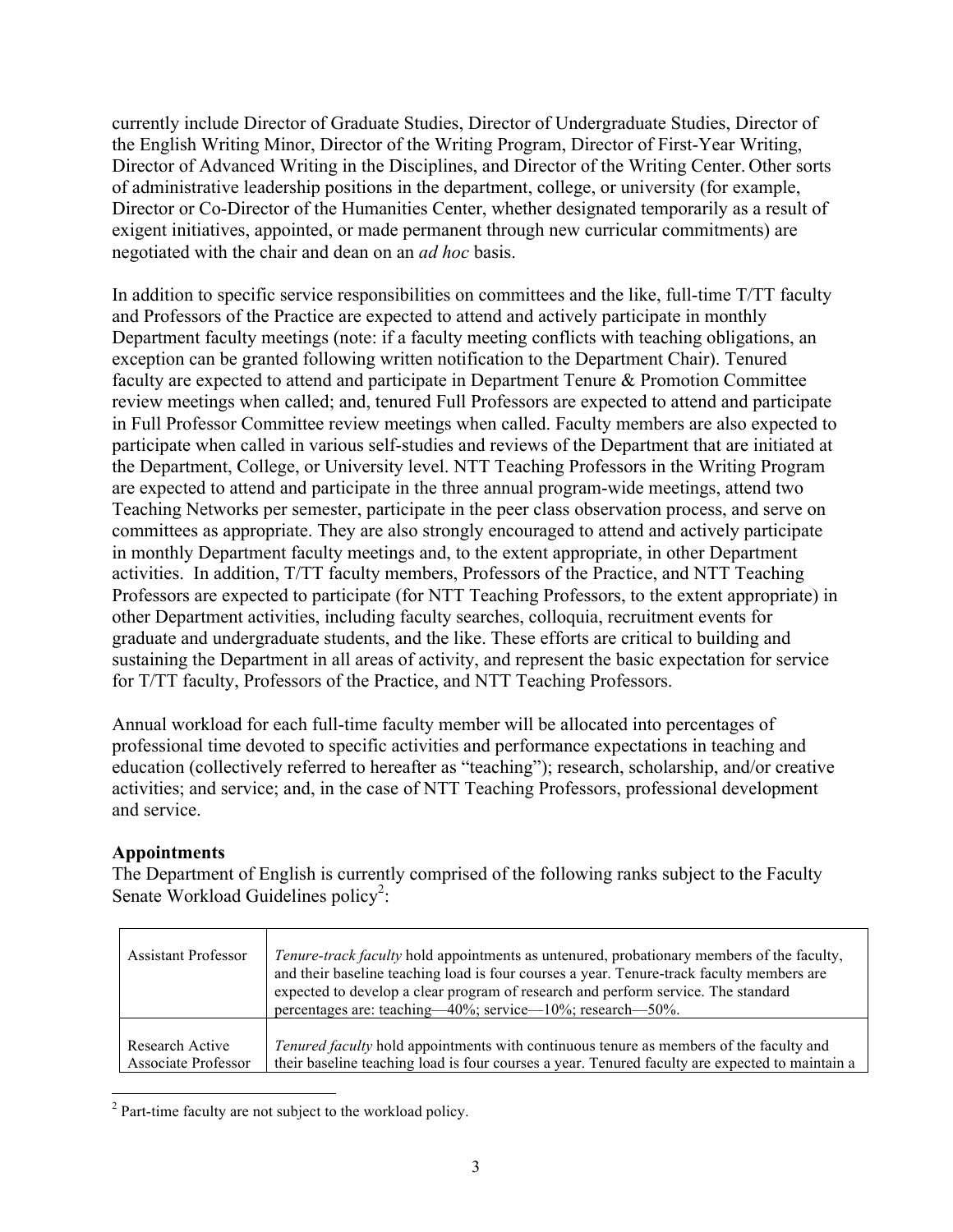| and Professor                                                                                                                           | clear program of research and an ongoing commitment to publication and dissemination of<br>work and to perform service. The standard percentages are: teaching—40%; service—20%;<br>research-40%.                                                                                                                                                                                                                                                                                                                                                   |
|-----------------------------------------------------------------------------------------------------------------------------------------|-----------------------------------------------------------------------------------------------------------------------------------------------------------------------------------------------------------------------------------------------------------------------------------------------------------------------------------------------------------------------------------------------------------------------------------------------------------------------------------------------------------------------------------------------------|
| <b>Assistant Teaching</b><br>Professor<br><b>Associate Teaching</b><br>Professor<br><b>Teaching Professor</b>                           | Full-time non-tenure-track teaching professors hold contractual, term appointments as<br>members of the teaching faculty. Teaching Professors teach six courses a year. Teaching<br>Professors at all ranks are expected to perform service and participate in faculty development.<br>The standard percentages are: teaching—80%; service and professional development—20%.                                                                                                                                                                        |
| <b>Full-time Professors</b><br>of the Practice and<br>Distinguished<br>Professors of the<br>Practice appointed<br>in faculty positions. | Professors of the Practice are expected to maintain a clear program of research and an<br>ongoing commitment to publication and dissemination of work and to engage in<br>service/professional development. The standard percentages are: teaching—40%; service—<br>20%; research—40%. The specific determination of the responsibilities of Professors of the<br>Practice are made in consultation with the Chair of the Department of English and the Dean<br>of CSSH.                                                                            |
| Joint appointments                                                                                                                      | Jointly appointed faculty members carry a primary obligation to the tenure-home unit and a<br>secondary obligation to the non-tenure unit. The work effort of jointly appointed faculty<br>members is proportional to the percentage of the appointment. The work effort of jointly<br>appointed faculty reflects the expectations of the type of appointment (e.g., tenure-track,<br>tenured, etc.). For joint appointments that are not evenly split, the relative responsibilities in<br>teaching should rotate on a regular basis. <sup>3</sup> |

# **Overloads**

Beyond the annual workload percentages listed above, each full time faculty member also has the opportunity to teach overloads, if available, in fall, spring, and summer semesters. These overloads are not included in the calculation of workload percentages.

#### **Research Inactive**

A faculty member will be considered research inactive if they fail over a period of the previous 4 calendar years to engage in an ongoing program of scholarship, including some combination of these activities: disseminating scholarly work in peer-reviewed journals or scholarly books and presenting at scholarly conferences; disseminating knowledge or engaging with academic or nonacademic audiences and communities; actively seeking internal and external funding; or meaningfully engaging students in scholarship.

When the Department Chair determines that a faculty member may not have met the criteria for research activity for the previous 4 calendars years, the tenured members of the Executive Committee will review the faculty member's materials and make a decision concerning the research inactive designation. In consultation with the Chair of the Department of English and the Dean of the College, the faculty member will prepare and pursue a written plan for improved contributions which may include the identification of resources for mentoring and support of a faculty member in their research program or a reallocation of the faculty member's workload. A faculty member who has been recommended for the research inactive designation may appeal this designation to the Tenure and Promotion Committee (as composed of faculty at the same

 $3$  Unit heads should coordinate the details of joint-appointment responsibilities with one another and in consultation with the jointly appointed faculty member.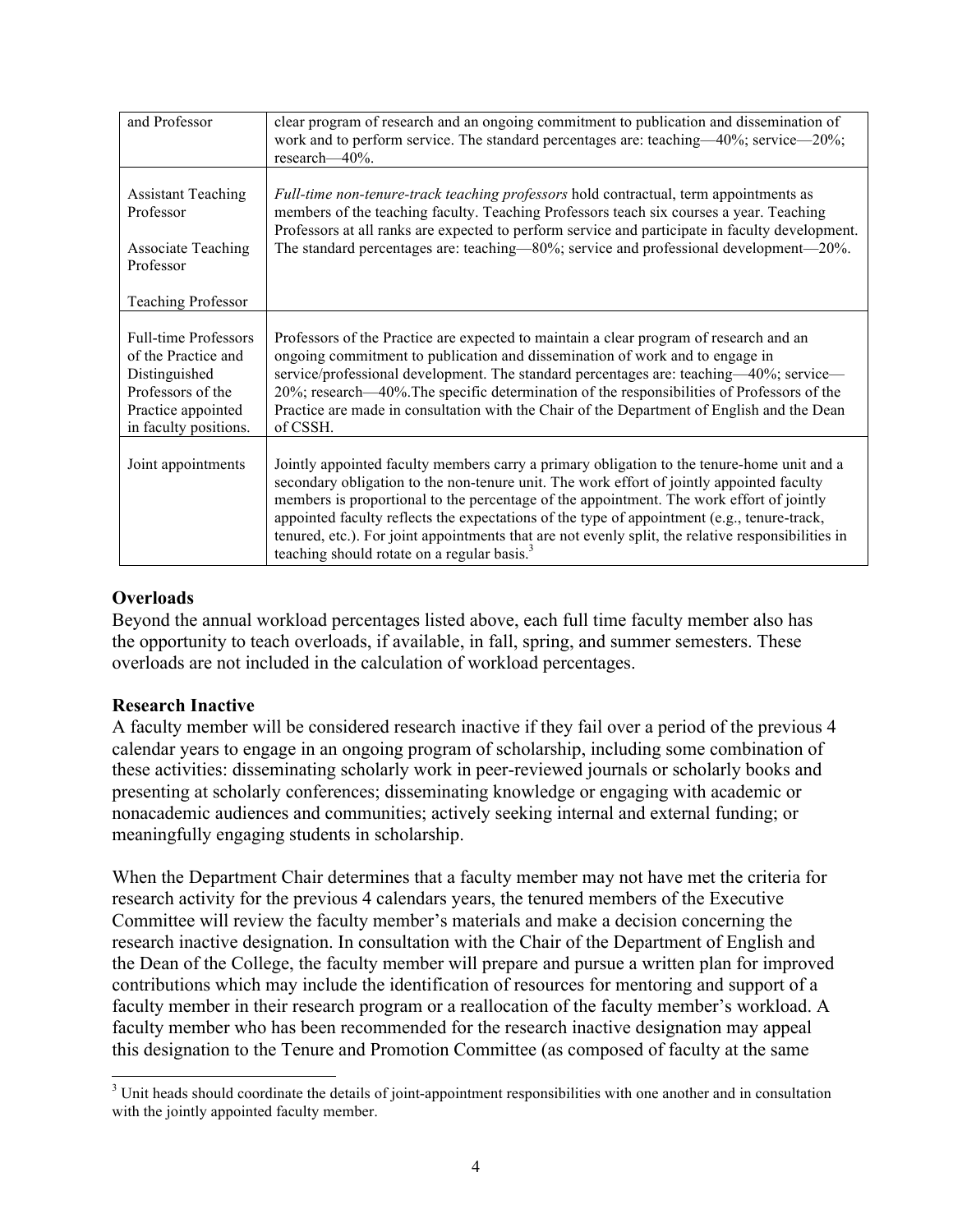rank or above). Faculty members who are designated research inactive will be reviewed by the Chair and Executive Committee each year to determine whether this designation should change based on new work.

## **Accessibility of information**

The workload guidelines for full-time faculty members and the model (e.g. the distribution of duties, such as, for example 40/40/20 or 80/20) of each full-time faculty member can be found in the Governance Documents folder of the department's SharePoint site. The department will review and revise, if appropriate, the workload guidelines every five years, and update posted materials. Any changes to the policy proposed on review must be approved by the unit faculty, the Dean, and the Provost.

# **Workload Principles**

Each spring, the Chair of the Department meets with full-time T/TT faculty members to discuss research, teaching, and leadership and service activities<sup>4</sup>, and the Director of the Writing Program meets with NTT Teaching Professors to discuss teaching, research and professional development, and leadership and service activities. The aim of these meetings is to ensure that faculty members are fulfilling their responsibilities proportionally, to evaluate how responsibilities have been carried out over the previous three years, and to plan for the coming year.

In some cases it may be appropriate to develop a written plan for the future, depending on a number of factors: a need to address balance in workload across categories; a request for a change in workload; an increase in leadership and/or service activities beyond what is expected; support for completion of a research project; an acknowledgment of personal circumstance, such as illness, a death in the family, etc.; and for Teaching Professors, support for faculty development. Our workload policy and the consideration of individual cases of faculty workload are guided by the aim of creating and sustaining a diverse and inclusive workplace: our goal is a working environment which supports the work and human dignity of all members, regardless of race, color, sex, disability, religion, national origin, sexual orientation, gender identity, veteran's status, age, physical appearance, or body size.

<sup>&</sup>lt;sup>4</sup> Tenure-track faculty members also meet with their mentor(s) to discuss their program of research, teaching, and service. For faculty with joint appointments, unit heads will meet at the end of each year to coordinate workload expectations for the faculty member for the following two semesters.